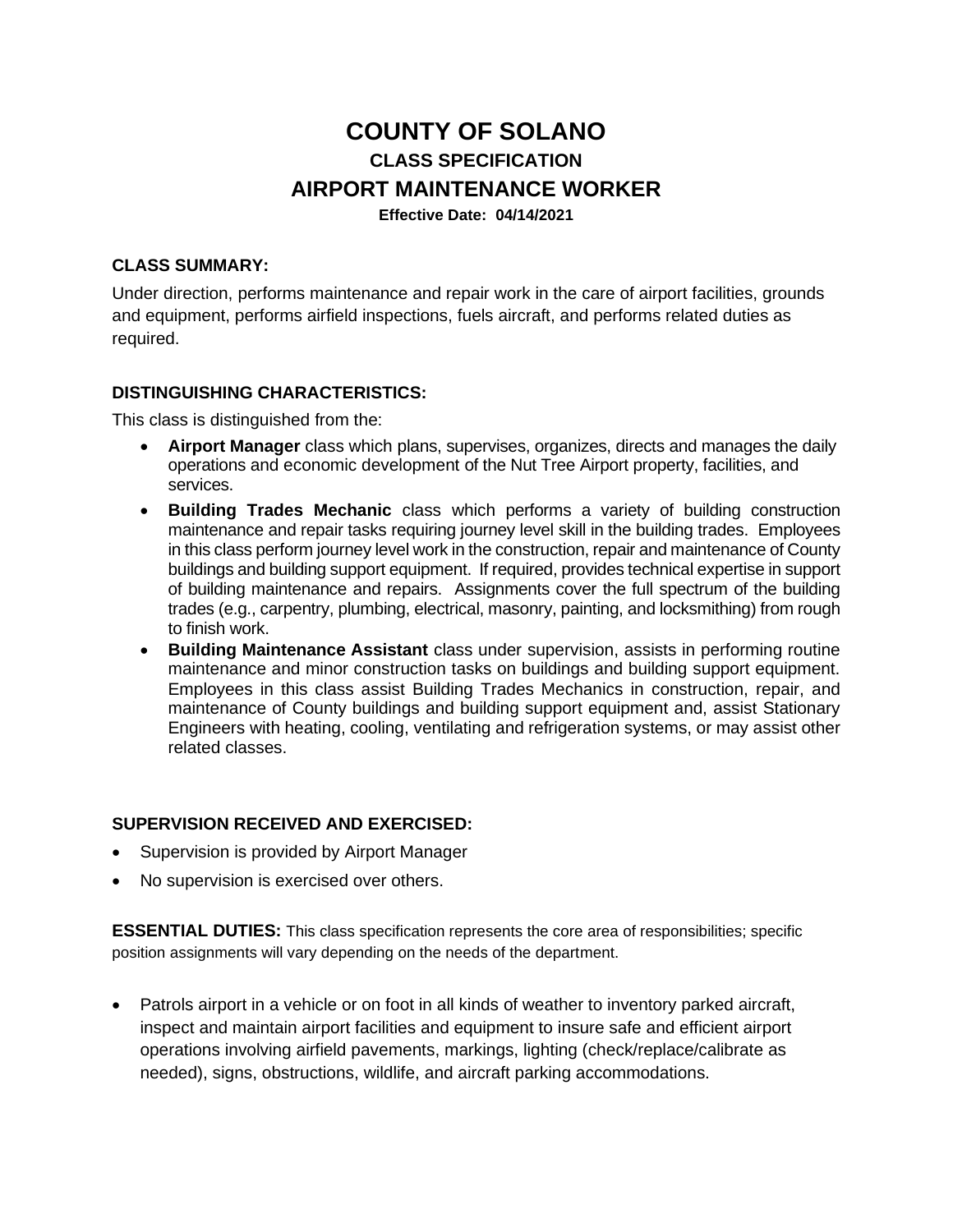- Performs minor tune-ups and other routine preventative maintenance of equipment and facilities; operates a variety of small hand and power tools and grounds maintenance equipment such as sprayers, fertilizers, sweepers, mowers, tractors, bushhog, front end loader, pickup and dump trucks.
- Maintains airport grounds and landscaped areas; mows airport lawns and fields using push rider mower or tractor; may mix and apply a variety of chemicals for weed, insect and rodent control; plants, waters and prunes trees and shrubs; installs and maintains irrigation systems; sweeps runways and taxiways of dirt, rocks, and debris as needed.
- Performs routine building maintenance work such as minor plumbing, electrical and mechanical work and general custodial duties in the care of airport facilities; paints signs, taxiways and other facilities; repairs and installs fencing; adjust and lubricate hangar doors; collects garbage and litter using bags and a vehicle.
- Fuels various types of aircraft including helicopters, piston and turbine aircraft; operates mobile fueling trucks within the airport property to fuel aircraft involved in both general aviation and commercial use; performs daily inspections, testing, and documentation of fuel quality and equipment to ensure the safety of fueling operations and reorders fuel as directed.
- Patrols airport to ensure compliance with federal aviation regulations, airport ordinances, uniform fire codes, airport policies and other related operational/safety/security requirements to include observing and reporting any improper, illegal or hazardous activities or conditions to proper authorities.
- Provides escort services to patrons, tenants, vendors, contractors, consultants and others on airfield.
- Assists in maintaining equipment, materials and supply inventory; picks up and restocks supplies; maintains written daily activity log; prepares written incident reports when necessary.
- Assists with airport storm water program by monitoring, sampling, updating manuals, and filing reports as directed.
- Performs other duties of a similar nature or level as assigned.

# **EDUCATION AND EXPERIENCE:**

- **Education:** High School Diploma, GED, or equivalent; **AND**
- **Experience:** Any combination of experience, education and training which demonstrates possession of and competency in requisite knowledge, skills and abilities.

Typical qualifying experience may include one year of experience in building and grounds maintenance, including experience related to airport operations.

Preferably, airport experience will consist of fueling aircraft; reading meters and gauges; calculating costs; keeping accurate records; maintaining building and grounds.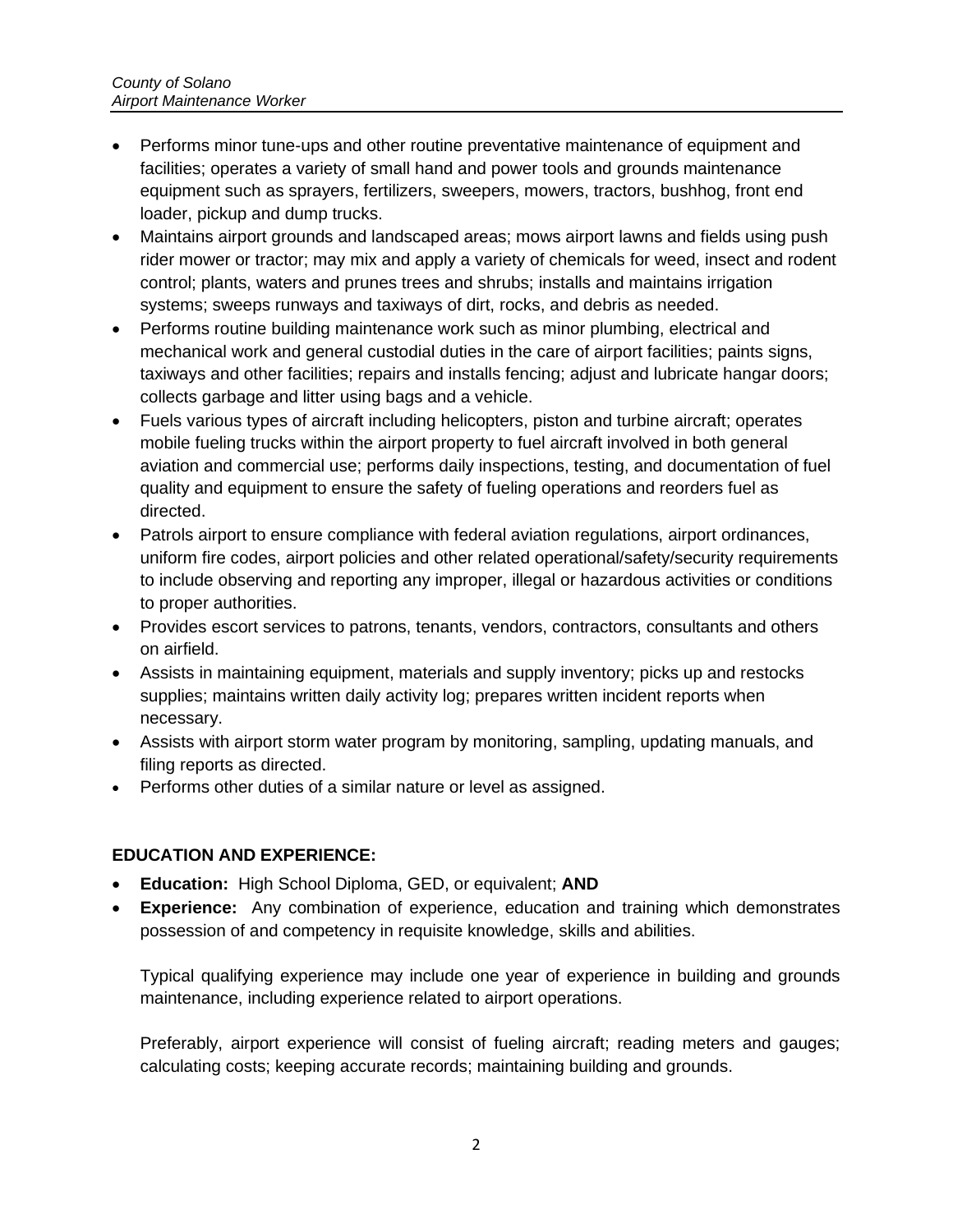# **LICENSING, CERTIFICATION AND REGISTRATION REQUIREMENTS**:

- Applicants are required to possess a valid California Driver's License, Class C.
- Possession of or ability to obtain a valid Chemical Applicator Certificate.

**Note:** The driver's license must be kept current while employed in this class.

## **REQUIRED KNOWLEDGE, SKILLS AND ABILITIES:**

## **Knowledge of:**

- Safe and proper operations and maintenance of tools and equipment used at the airport.
- Landscape requirements; working knowledge of planting techniques and care of plants, flowers and shrubs; effective irrigation systems.
- Available resources to procure technical assistance in maintenance emergencies or from which materials or labor may be obtained.
- General aviation, aircraft and airport operations; Airport Operations Manual, deferral aviation regulations, airport ordinances, uniform fire codes, airport policy and other related operational/safety/security regulations.
- Equipment and tools used to maintain airport facilities.
- Customer service techniques for dealing with customers, often in a difficult or confrontational situation.
- English composition, spelling, grammar, vocabulary, and punctuation for both written and oral communications.
- Basic mathematics to perform routine mathematical calculations.
- Standard office procedures, practices, equipment, personal computers, and software.

# **Skill and/or Ability to:**

- Drive a truck with either an automatic or standard transmission, including trucks and landscape equipment.
- Recognize requirements for equipment and facilities, buildings and hangars.
- Operate and maintain a variety of tools and equipment properly and safely.
- Properly care for landscaped areas, roadways, runways, drainage systems.
- Perform light construction and custodial work, when necessary.
- Properly and safely operate irrigation systems, mowing equipment, hand and power tools used in gardening and light construction.
- Make minor repairs and calibrate airport lighting.
- Learn fueling requirements for aircraft.
- Follow verbal and written directions.
- Communicate effectively both verbally and in writing.
- Maintain accurate records and document actions taken.
- Establish good relationships with the pubic and with customers and provide customer service that meets and exceeds unit goals and expectations.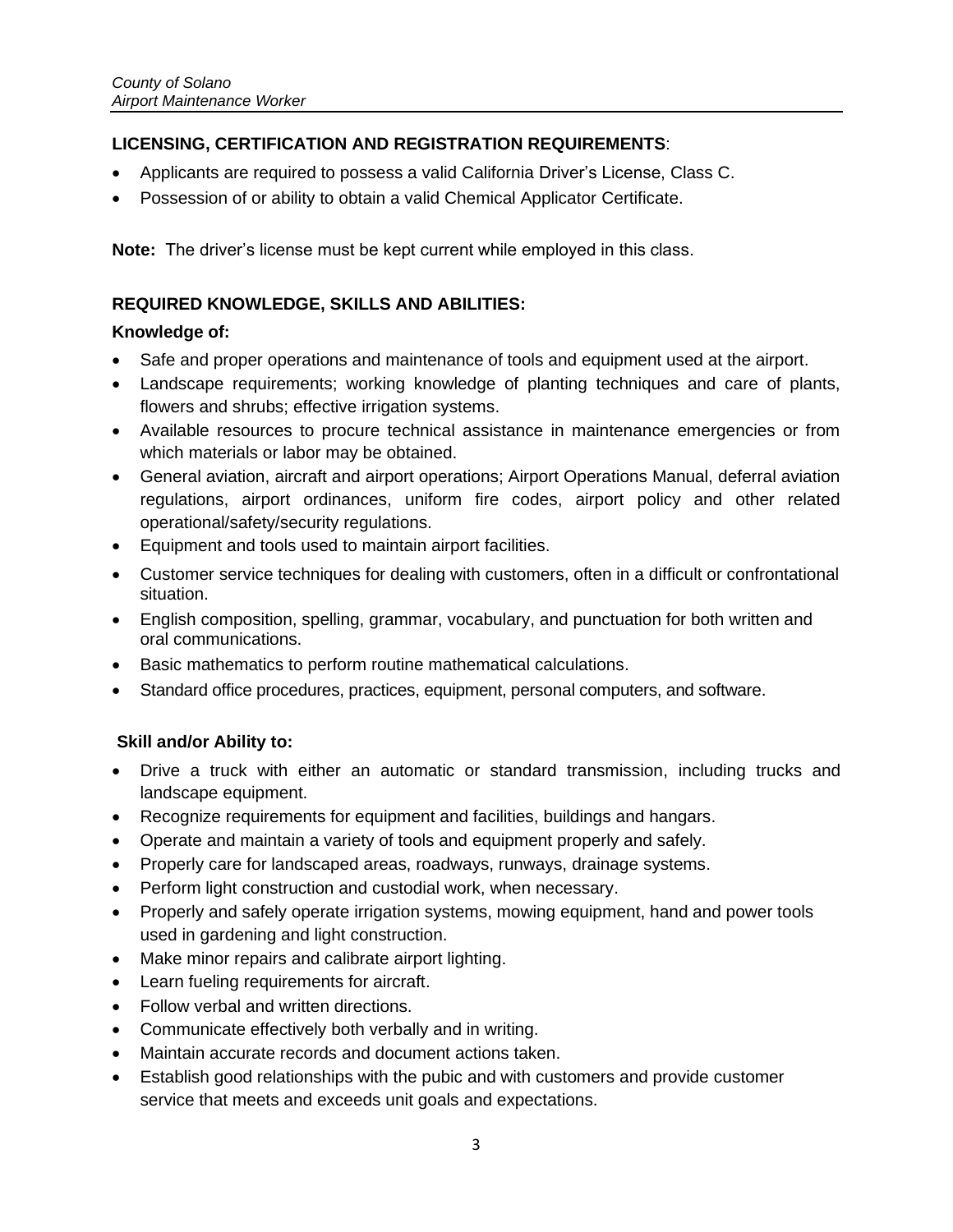- Demonstrate tact and diplomacy.
- Make routine arithmetical calculations and analysis.
- Follow safe working procedures.
- Determine the appropriate course of action in stressful and/or emergency situations.
- Use modern office equipment to include: computers, smartphones and building related software applications.

#### **PHYSICAL REQUIREMENTS:**

- Mobility and Dexterity: This class typically requires employees to perform the following: (1) balancing, stooping, kneeling, reaching, crawling, reaching, fingering, grasping, and repetitive motion; (2) climbing and working safely on ladders (extension and A-frame) and step ladders with a total weight that does not exceed the weight capacity of the ladder or the highest rated capacity of the harnesses and lanyards used for fall protection; and (3) standing or walking approximately seven hours per day on uneven surfaces.
- Lifting, Carrying, Pushing and Pulling Heavy work: This class typically requires employees to perform the following: exerting up to 100 pounds of force occasionally, and/or up to 50 pounds of force frequently, and /or up to 20 pounds of force constantly to move objects.
- Vision: This class requires employees to have close visual acuity, with or without correction, to prepare and analyze data and figures, view a computer terminal, read, and to distinguish between normal and off shade colors and to read gauges and meters in dimly lighted areas etc. Employees are also required to have depth perception and good eye-to-hand coordination in order to operate a motor vehicle and to operate a variety of hand and power tools.
- Hearing/Talking: This class requires employees to perceive the nature of sounds at normal speaking levels with or without correction and have the ability to receive detailed information through oral communication. Employees in this class are also required to be able to communicate to express or exchange ideas. Detailed or important instructions must occasionally be conveyed to others accurately, loudly, and/or quickly.
- Other: This class typically requires employees to have sufficient sense of smell, vision, touch and hearing to observe equipment functions for normal and abnormal occurrences.

#### **WORKING CONDITIONS:**

- Outdoor Work: Employees in this class will often be working outdoors and thus will be subject to exposure to intense noises, fumes, odors, pollens, dust, inadequate lighting, and to unpleasant field conditions including rainy, windy, cold, or hot weather; employees may be subject to injuries when working with hand and power tools and equipment.
- Work in an Industrial Area: Employees in this class will often be working in an industrial area and thus will be subject to exposure to moving mechanical parts, electrical currents, toxic agents, fuel, oil, gases, smoke, fumes, odors, dust, and vibrations; employees may be subject to injuries when working with hand and power tools and equipment.
- Traffic Hazards: Employees in this class may be required to operate a vehicle and thus will be subject to traffic hazards while driving.
- Working at Heights: Employees in this class may be required to work at heights six feet and more above the ground on equipment and structures.